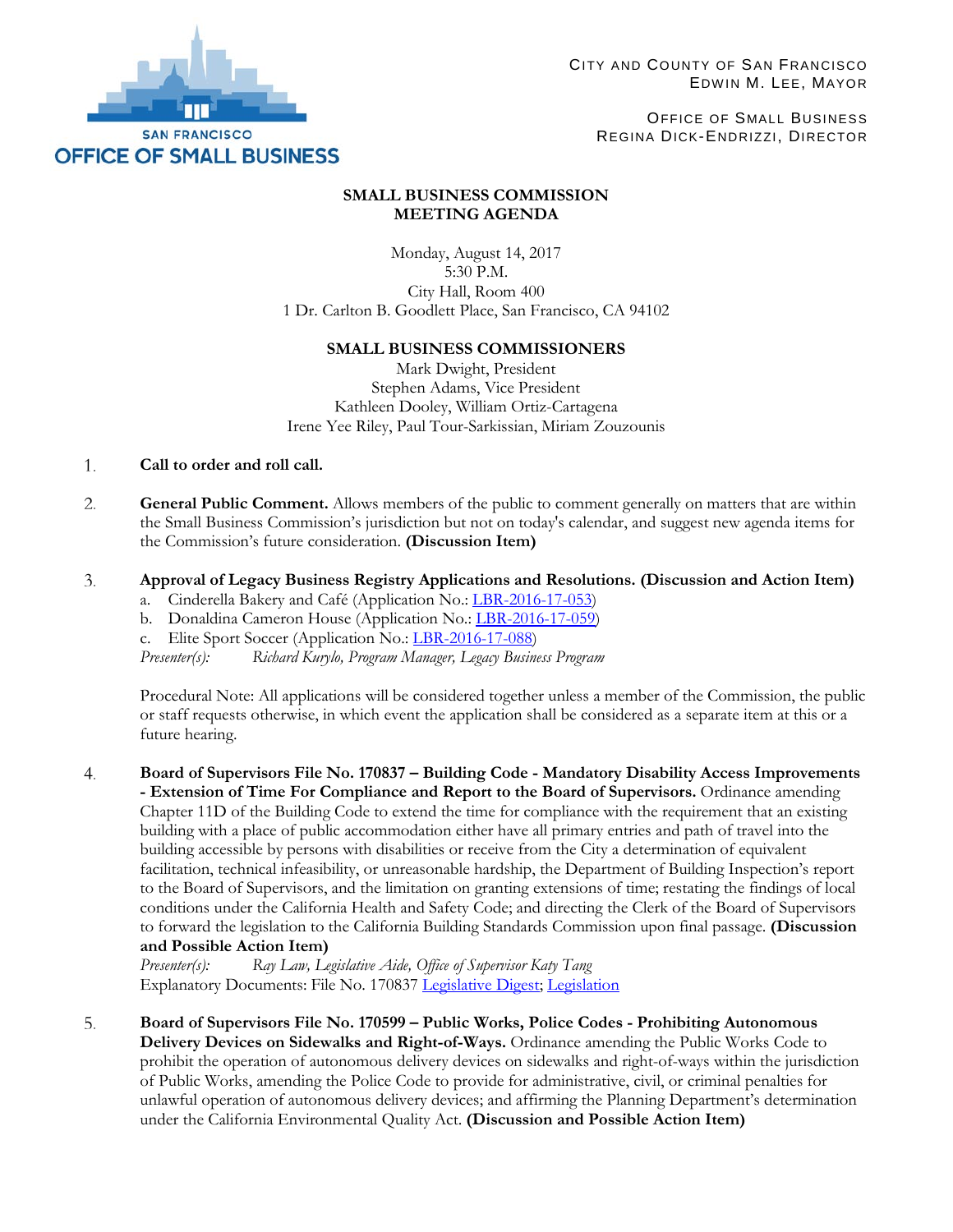Explanatory Documents: File No. 170599 [Legislative Digest;](https://sfgov.legistar.com/View.ashx?M=F&ID=5170963&GUID=7D565EB3-E6B8-4F6C-B7B2-2D01CFE6D99A) [Legislation;](https://sfgov.legistar.com/View.ashx?M=F&ID=5170962&GUID=B116503D-6E80-4348-8304-9C99E9CF096B) [Legislative Background;](http://sfosb.org/file/3441) [Resolution](http://sfosb.org/file/3996)

6. **Board of Supervisors File No. 170865 – Zoning - Interim Moratorium on Medical Cannabis Dispensaries.** Urgency ordinance approving an interim zoning moratorium on the approval of medical cannabis dispensaries for 45 days, in accordance with California Government Code, Section 65858; affirming the Planning Department's determination under the California Environmental Quality Act; and making findings of consistency with the General Plan, and the eight priority policies of Planning Code, Section 101.1. **(Discussion and Possible Action Item)**

Explanatory Documents: File No. 170865 [Legislative Digest;](https://sfgov.legistar.com/View.ashx?M=F&ID=5337587&GUID=3AE8249B-7251-44D3-A849-875B95F93DA8) [Legislation;](https://sfgov.legistar.com/View.ashx?M=F&ID=5337588&GUID=4E99CC29-0C8D-4EBF-94ED-75F26205A6BE) [Planning Commission](https://sfgov.legistar.com/View.ashx?M=F&ID=5326195&GUID=1D4EB520-A470-40ED-B89E-FB777B03B5FB)  [Recommendation for BOS File No. 170516](https://sfgov.legistar.com/View.ashx?M=F&ID=5326195&GUID=1D4EB520-A470-40ED-B89E-FB777B03B5FB)

7. **Presentation Regarding the Current Medical Cannabis Dispensary (MCD) Program. (Discussion Item)**

*Presenter(s): Doug Obana, Senior Environmental Health Inspector, Department of Public Health Aaron Starr, Manager of Legislative Affairs, Planning Department* Explanatory Document(s): [Medical Cannabis Act \(2005\);](http://library.amlegal.com/nxt/gateway.dll/California/health/article33medicalcannabisact?f=templates$fn=default.htm$3.0$vid=amlegal:sanfrancisco_ca$anc=JD_Article33) [MCD Program Information;](https://www.sfdph.org/dph/EH/MCD/) [Schedule of Fees;](https://www.sfdph.org/dph/EH/Fees.asp#medical) [MCD Application Packet](https://www.sfdph.org/dph/files/EHSdocs/ehsForms/FormsMCD/MCD_Application_Packet.pdf)

#### 8. **Cannabis Policy Presentation. (Discussion Item)**

*Presenter(s): Menaka Mahajan, Senior Policy Analyst, Office of Small Business*

9. **Legacy Business Historic Preservation Fund Rules and Regulations for Business Assistance Grants. (Action Item)**

*Presenter(s): Richard Kurylo, Legacy Business Program Manager, Office of Small Business* Explanatory Document(s): [Revised Business Assistance Grant Rules and Regulations](http://sfosb.org/sites/default/files/Legacy%20Business/SBC%20Hearings/Business%20Assistance%20Grant%20Rules%20and%20Regs%202017.08.pdf)

#### 10. **Approval of meeting minutes. (Action Item)**

Explanatory Document(s): *July 24, 2017 draft meeting minutes* 

- **Director's Report.** Update and report on the Office of Small Business and the Small Business Assistance 11. Center, department programs, policy and legislative matters, announcements from the Mayor, and announcements regarding small business activities. **(Discussion Item)**
- 12. **Commissioners' Reports.** Allows President, Vice President, and Commissioners to report on recent small business activities and make announcements that are of interest to the small business community. **(Discussion Item)**
- 13. **New Business.** Allows Commissioners to introduce new agenda items for future consideration by the Commission. **(Discussion Item)**

#### 14. **Adjournment. (Action Item)**

Public Comment is called for during each agenda item. Members of the public may provide on-topic comment on specific agenda items. An opportunity is also available to provide general public comment on matters that are within the Commission's jurisdiction but not on the current meeting's agenda, and to suggest items for the Commission's future consideration. Speakers are requested, but not required, to complete a speaker card and state their names, which will help ensure proper attribution of comments and spelling of speakers' names in the written record of the meeting.

Explanatory Documents: Copies of proposed legislation listed in this agenda, and other related materials received by the SBC after the posting of the agenda, are available for public inspection and/or copying at City Hall Room 110. Please call (415) 554-6134 to make arrangements for pick up or review.

For questions about the meeting, please contact Menaka Mahajan at 415-554-6408 or SBC@sfgov.org.